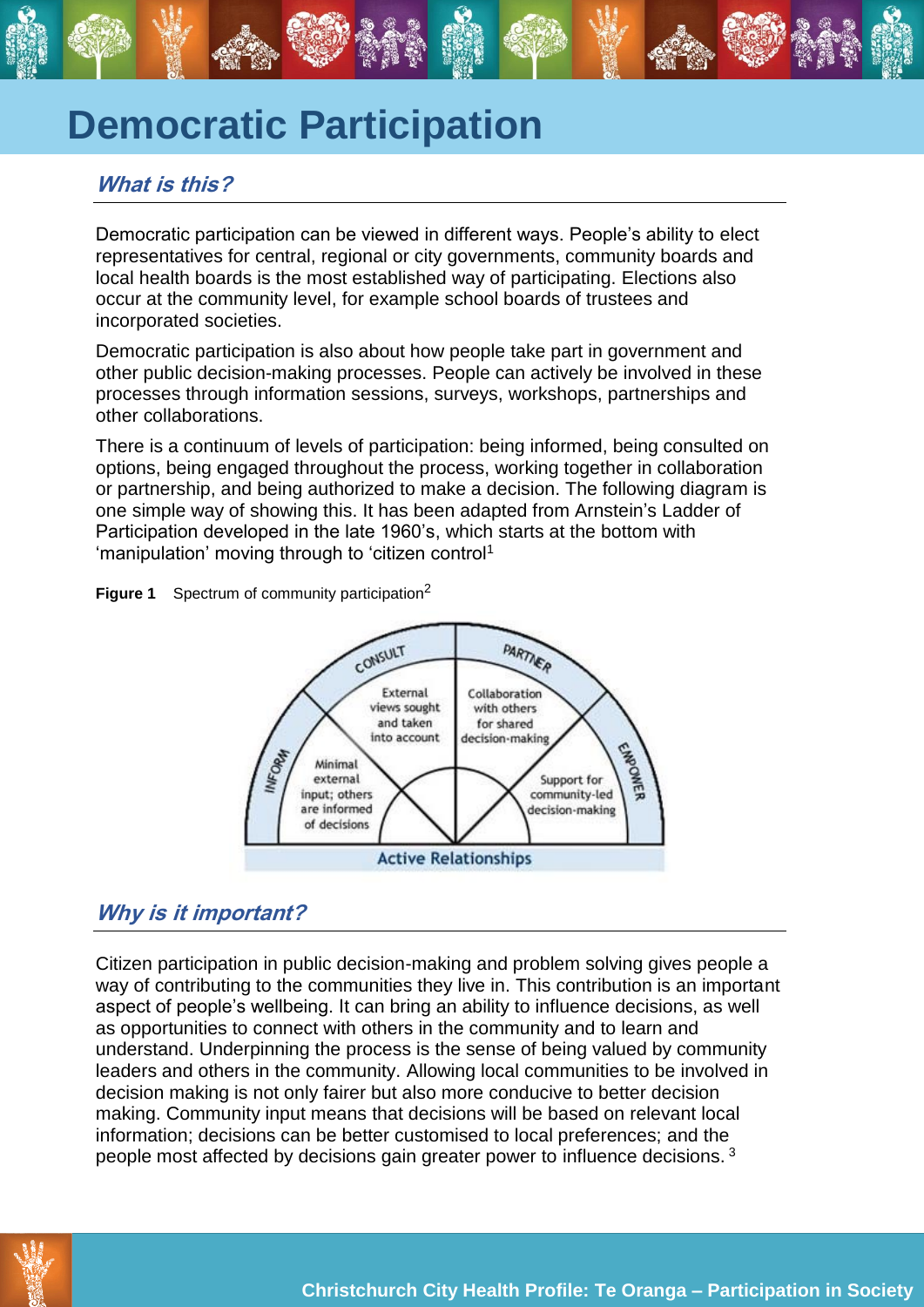Voting is one way of participating. The data presented below provides an overview of voting at a local government level. The proportion of all enrolled electors (both resident and ratepayer) who cast a vote in local government elections is set out in Table 1, below.

|                                       | 1989 | 1992 | 1995 | 1998 | 2001 | 2004 | 2007 | 2010 | 2013 |  |
|---------------------------------------|------|------|------|------|------|------|------|------|------|--|
| <b>Christchurch City</b>              | 60   | 51   | 50   | 52   | 49   | 39   | 42   | 52   | 43   |  |
| <b>New Zealand</b><br>(City Councils) | 52   | 48   | 49   | 51   | 45   | 43   | 41   | 46   | 39   |  |

**Table 1** Voter turnout in Christchurch local body elections 1989-2013<sup>4</sup>

| Percentage of eligible voters who did vote |  |  |  |
|--------------------------------------------|--|--|--|
|                                            |  |  |  |

The proportion of all enrolled electors who vote in local body elections is low and has declined steadily over time. Except for an increase both in Christchurch and nationally in 2010, 2013 figures have once again dropped. Low voter turnout exists despite a high percentage of the eligible population being enrolled to vote: currently 87% of the eligible Christchurch population. Notably, there is some difference by age group with over 90% enrolment for age groups 45 years and older and just 66% for those aged 18-24 years.

Outside of general, local body and health board elections, there are many other ways for community members to be involved in the democratic process. Regional and local authorities make decisions about local issues and services and have regard to local needs and priorities including provision of environmental management, drinking water, wastewater services, parks, libraries and other community services.<sup>5</sup> In these areas, local government has a greater involvement in the wellbeing of their communities than central government.

In Christchurch, there is the Christchurch City Council and the Canterbury Regional Council. The Regional Council was replaced by central Government-appointed Commissioners in 2010. This changed in the 2016 local elections, and there is now a 7-6 split between elected councillors and Government appointed commissioners. A fully-elected council will return in 2019.

The Local Government Act 2002 (Section  $78)$ <sup>6</sup> states that a local authority must, in the course of its decision-making process, give consideration to the views and preferences of people who are likely to be affected by, or to have an interest in, the matter. To give greater opportunities for communities to participate in decision making, the LGA 2002 Amendment Act 2014 required local government to develop significance and engagement policies. In November 2014, the Christchurch City Council approved the Significance and Engagement Policy<sup>7</sup> to give greater clarity and certainty to the community about how and when it can expect to be engaged.

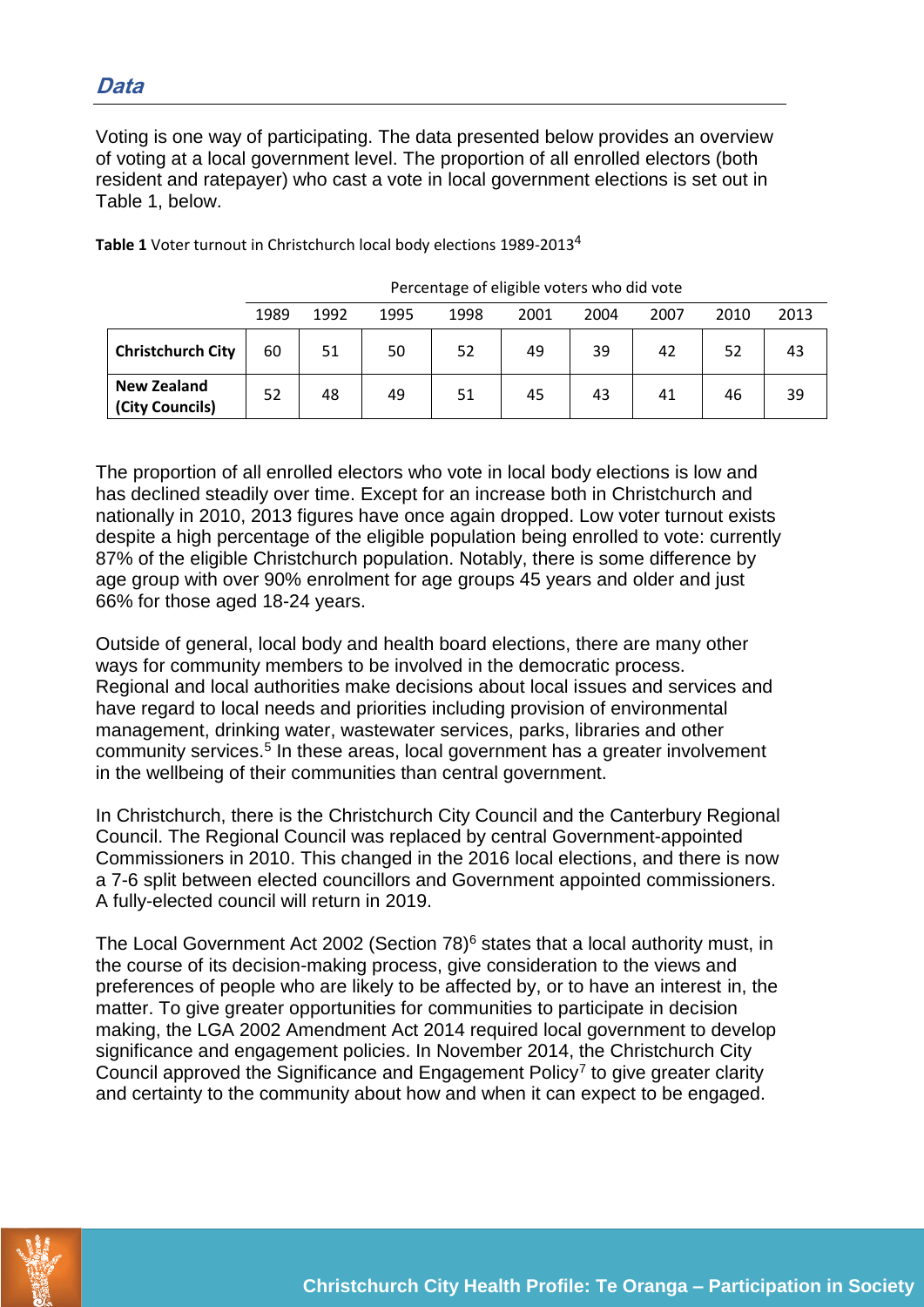The Council follows a three-step process to inform decision-making:

- 1. Determine significance The Council uses agreed criteria to decide if a matter is of higher or lower significance to the community.
- 2. Link level of significance to level of engagement The level of significance of the particular issue or decision will help determine the level of engagement to be undertaken.
- 3. Consider methods of engagement The level of engagement will in turn influence the range of methods that the Council considers and then uses to undertake the engagement required in a manner appropriate to the significance of the matter.

Some Council policy and decision making processes have engagement approaches prescribed in legislation which usually details the minimum level of engagement required and in some cases the specific engagement method.

District Health Boards (DHBs) have wide-ranging legal obligations to consult under the New Zealand Public Health and Disability Act 2000 (the Act). The Act specifically requires DHBs to consult on district strategic plans, on proposals for a significant change to policies, outputs, or funding for outputs stated in their most recent annual plan and on sales of land.

Each of these organisations provides opportunities for individuals and groups to become involved in key processes. While it is difficult to gather information on the levels of participation a snapshot is shown below of the interest that can be shown from the community around a range of topics.

- In 2011 (post-earthquakes), the City Council won an international award for its "Share an Idea" consultation, a community public engagement campaign via website for the earthquake rebuild. The campaign received 100,000 comments. 8
- In 2013, the City Council received 4,060 submissions on the development of Local Alcohol Policy with 161 submitters presenting views.<sup>9</sup>
- In 2014-15, the Christchurch City Council received 4,000 submissions on the Christchurch Replacement District Plan. 10
- In late 2014, the City Council undertook pre-consultation with the Christchurch community on the financial challenges faced by the Council and its Long Term Plan 2015-2025. Over 5,000 people visited the Council's Smart Choices campaign online, and about 1,000 people participated in face-to-face discussion with elected members during the 30 public events held by the Council.<sup>11</sup>
- The City Council received a total of 4,725 submissions on the proposed Nga Puna Wai community facility development during the two-month special consultative procedure held in late 2014.12

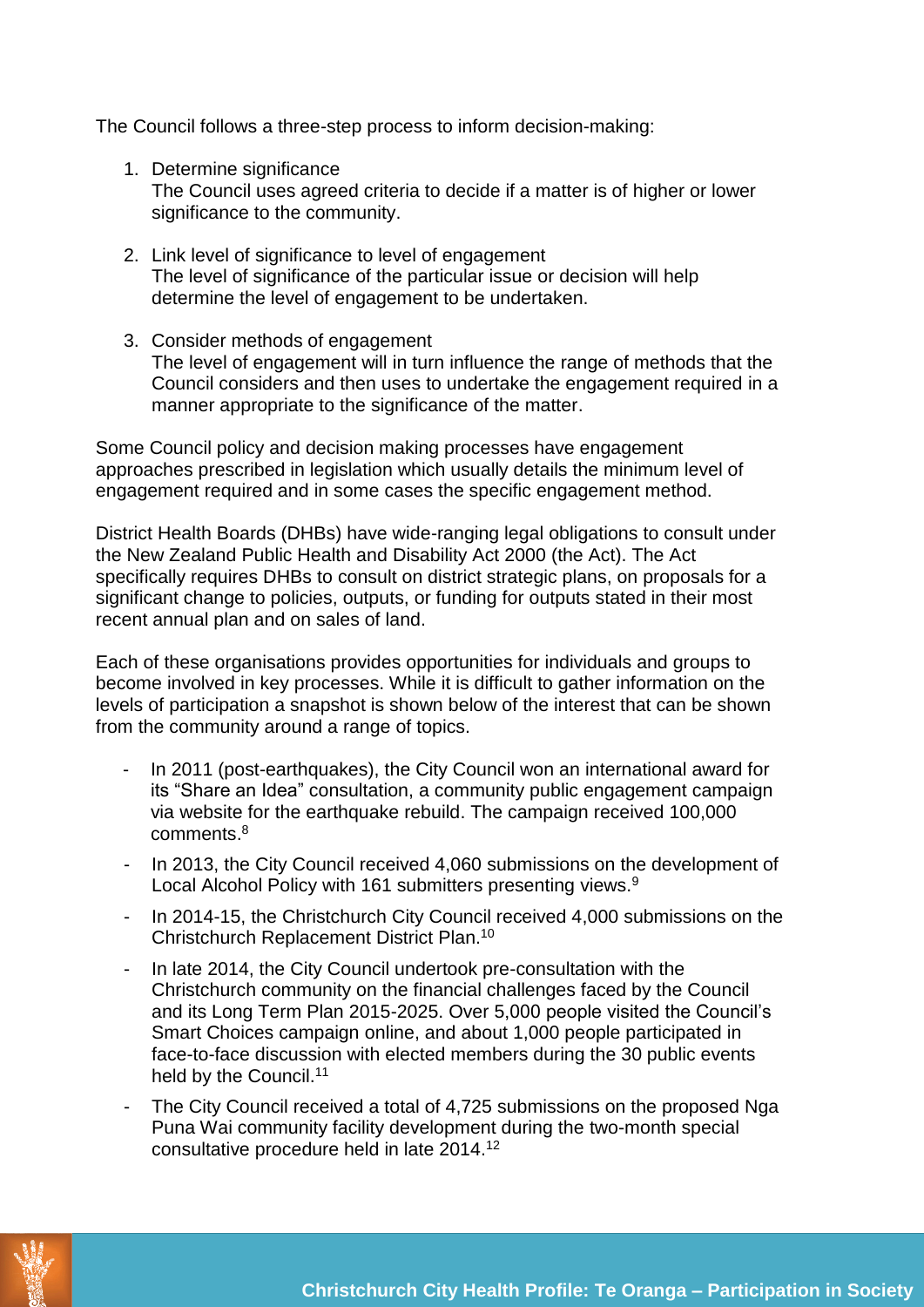## **Impact on inequalities**

Although councils are elected by the community, councillors and community board members are not aware of every issue facing its community. Good processes need to be in place to ensure everyone, both individuals and groups, has the opportunity to, and are encouraged, to vote and be involved in democratic decision-making.

As discussed above, young people have lower rates of voter enrolment and lower rates of voting participation.<sup>13</sup>Additionally, people from higher socio-economic backgrounds are more likely to participate in civic engagement as they are likely to better informed and have better opportunities to provide feedback.

The American Political Science Task Force research on Inequality and American Democracy reported that: *"The privileged participate more than others and are increasingly well organized to press their demands on government. Citizens with low or moderate incomes speak with a whisper that is lost on the ears of inattentive government, while the advantaged roar with the clarity and consistency that policymakers readily heed.*" 14

## **Solutions**

The Office of the Community and Voluntary Sector has prepared a number of resources around the benefits of effective community engagement.<sup>15</sup> These resources look at how to encourage participation, making it easy and having flexibility in processes. In 2013, a government task force looked into the possibility of trialling online voting for the 2016 local body elections in order to make it easier for people to vote. Unfortunately, due to time constraints, the trial did not proceed.<sup>16</sup>

Information on how to take part in decision-making processes needs to be available to a variety of people (e.g. different age and cultural groups) in a variety of methods (reading material, face to face communication/telephone and web based). Interest and community groups are often directly involved with people who may not feel comfortable or be able to provide feedback, and these groups can act as liaisons to local authorities.

A report on People and Participation in the UK summarised: *"Participation works best when people feel that they can make a difference, when they have the time to fully engage with the issues, and when there is a healthy relationship of mutual respect. It works worst when it is rushed, ill-informed and vague about the links to formal decision-making or when it allows the loudest voices to dominate."*<sup>17</sup>

Christchurch is undergoing rapid change, local government and central government have adapted planning documents to ensure that the regulatory framework is able to adapt to the many layers of development. The Land Use Recovery Plan and the Replacement District Plan, along with suburban masterplans, lay out simpler

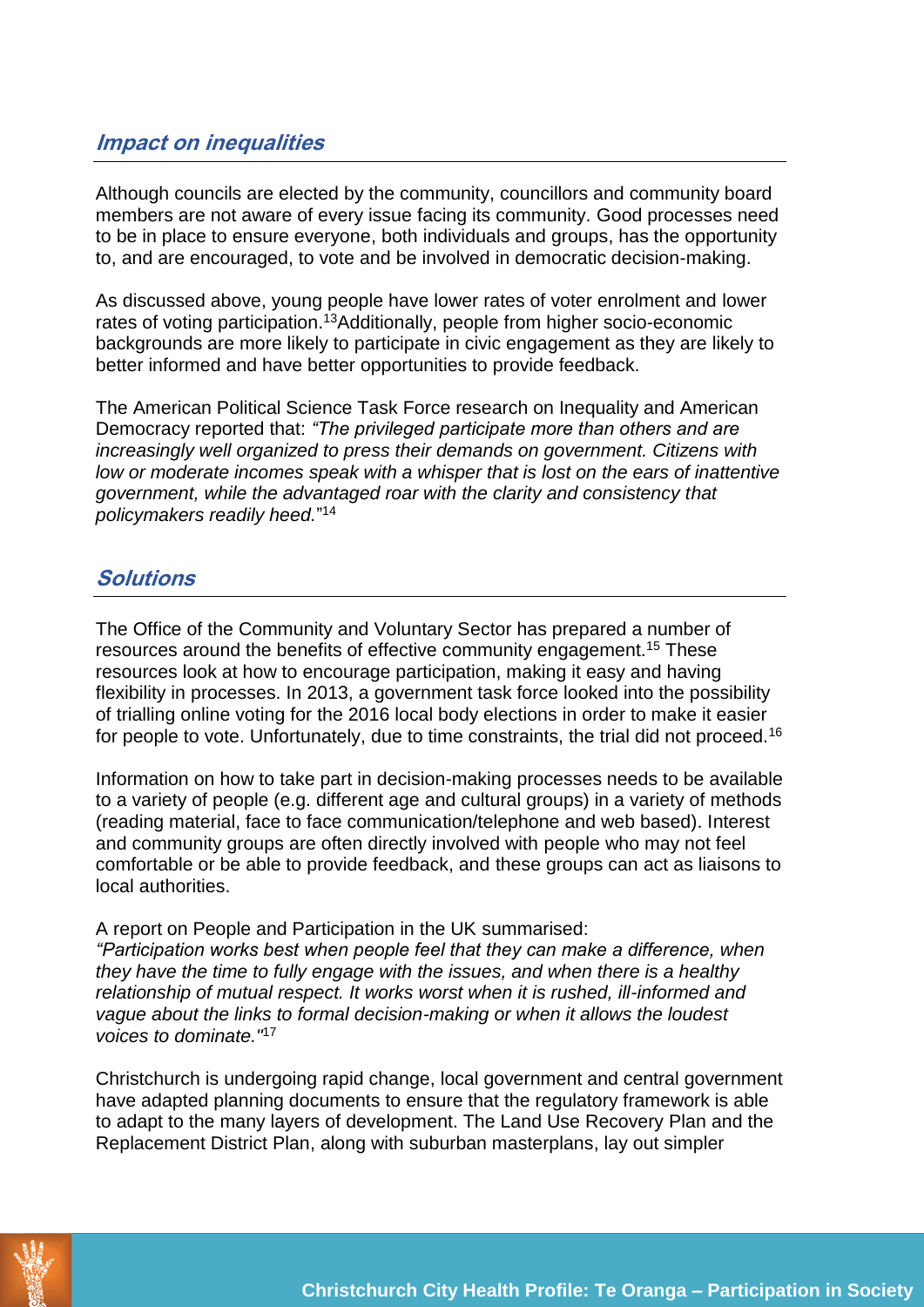planning rules in order to facilitate redevelopment. The Councils have conducted extensive consultation phases as part of these planning processes.

There is a risk that people may suffer from consultation fatigue due to the number of consultations occurring. It is important that decision makers are clear about the goals of public engagement from the outset. This prevents the public from misinterpreting their role in the process, or overestimating their influence.<sup>18</sup>

The use of impact assessments in the planning processes are one way for Councils to ensure that all affected groups are identified and potential unintended negative outcomes are mitigated. Integrated impact assessments have been used to assess recovery plans such as the Lyttelton port Recovery Plan, Waimakariri Residential Recovery Plan and the Land Use Recovery Plan<sup>19</sup> at their drafting phase.

#### **Data limitations**

There is a lack of information on the extent to which groups and individuals are aware of, and take advantage of, opportunities to participate in decision-making processes, and what motivates them to do so (or decline to do so).

#### **Connections with other issues**

Employment, Education, and Income.

#### Last updated September 2016

Prepared by Community and Public Health, a division of the Canterbury District Health Board. *The information contained in this document may be derived from a number of sources. Although the CDHB has taken reasonable steps to ensure that the information is accurate, it accepts no liability or responsibility for any acts or omissions, done or omitted in reliance in whole or in part, on the information. Further, the contents of the document should be considered in relation to the time of its publication, as new evidence may have become available since publication. The Canterbury District Health Board accepts no responsibility for the manner in which this information is subsequently used.*